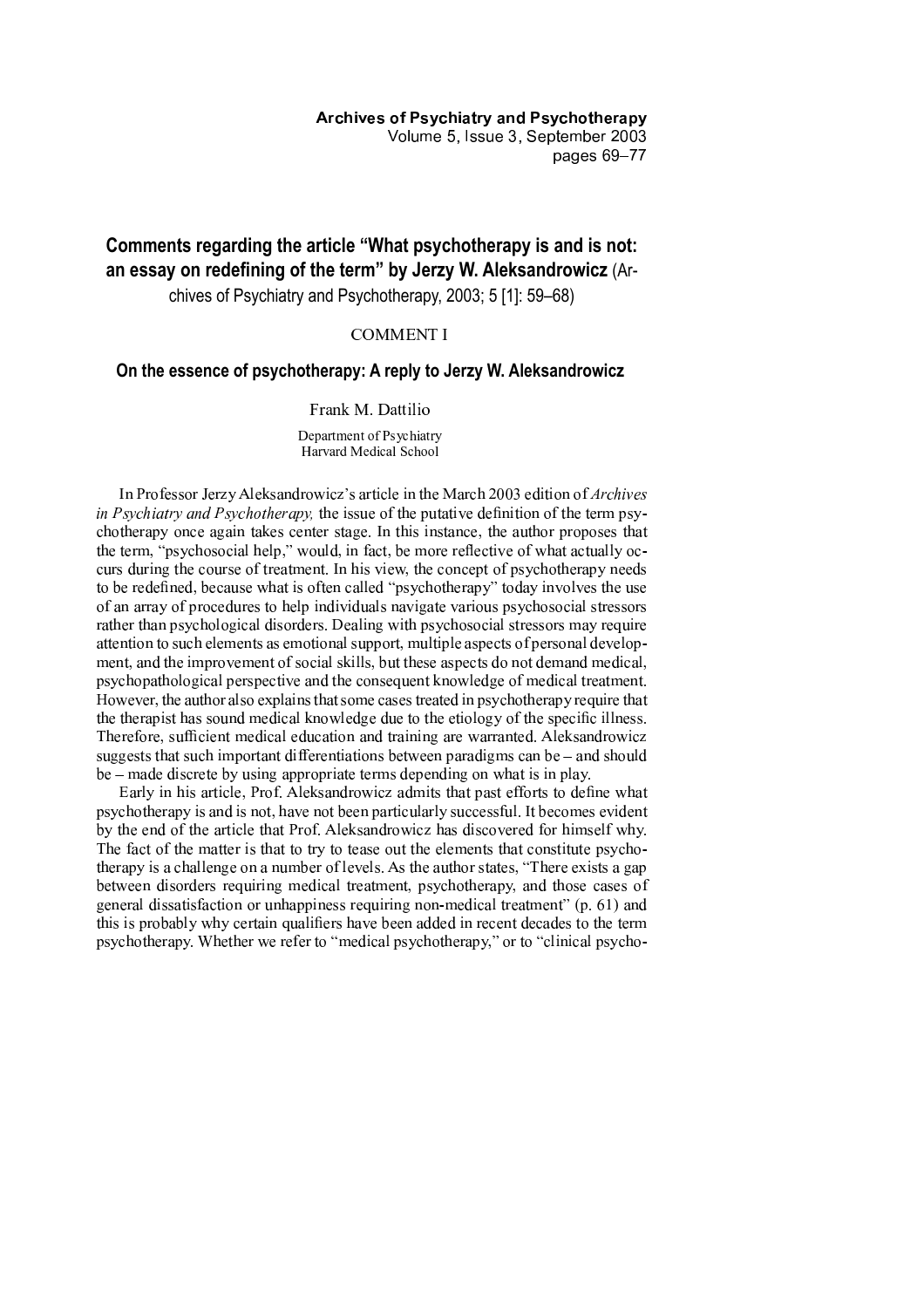therapy," for example, it is clear that the struggle to better define psychotherapy is ongoing and will likely continue to be debated for a long time.

<sup>Ä</sup> <sup>À</sup> <sup>º</sup> ´ <sup>À</sup> <sup>¹</sup> ¸ <sup>¾</sup> <sup>¬</sup> ¸ <sup>À</sup> <sup>¼</sup> <sup>ª</sup> « ¸ <sup>¹</sup> ® » <sup>ª</sup> « ´ Å ¹ ® <sup>¼</sup> » ¶ <sup>¬</sup> <sup>À</sup> <sup>ª</sup> <sup>±</sup> ¸ <sup>ª</sup> ¸ <sup>¹</sup> <sup>¬</sup> <sup>¹</sup> <sup>¹</sup> <sup>¬</sup> <sup>À</sup> <sup>ª</sup> ¸ ® · <sup>ª</sup> ´ <sup>º</sup> ´ <sup>À</sup> <sup>¹</sup> ¸ <sup>¾</sup> <sup>¬</sup> <sup>¹</sup> <sup>¬</sup> <sup>Æ</sup> <sup>¬</sup> ® · ¸ <sup>¹</sup> <sup>¹</sup> » <sup>¬</sup> <sup>¹</sup>

<sup>Ç</sup> ¸ <sup>¹</sup> <sup>ª</sup> <sup>±</sup> <sup>ª</sup> « <sup>¬</sup> <sup>¬</sup> ¸ <sup>¹</sup> <sup>ª</sup> « <sup>¬</sup> ¶ ® <sup>ª</sup> <sup>ª</sup> <sup>¬</sup> ¯ <sup>¬</sup> <sup>ª</sup> ® ¸ <sup>À</sup> ¸ <sup>À</sup> <sup>¼</sup> <sup>ª</sup> ´ ¯ <sup>¹</sup> ° <sup>º</sup> « ´ <sup>ª</sup> « <sup>¬</sup> ® ¯ ° <sup>¬</sup> <sup>È</sup> » ¸ ¸ <sup>À</sup> <sup>¼</sup> ¶ <sup>¬</sup> <sup>¾</sup> ¸ <sup>º</sup> ® · <sup>¬</sup> <sup>¾</sup> » <sup>º</sup> ® <sup>ª</sup> ¸ ´ <sup>À</sup> and training. Should practitioners of psychotherapy have medical training and education? The discussion is complex. One of the earliest and best known discussions  $\blacksquare$ <sup>Ç</sup> <sup>¬</sup> » <sup>¾</sup> <sup>Á</sup> ´ <sup>ª</sup> <sup>¬</sup> <sup>ª</sup> « ® <sup>ª</sup> « <sup>¬</sup> « ® <sup>¾</sup> · ´ <sup>À</sup> <sup>¼</sup> <sup>½</sup> <sup>¬</sup> <sup>¬</sup> <sup>À</sup> ´ <sup>³</sup> <sup>ª</sup> « <sup>¬</sup> ´ ¯ ¸ <sup>À</sup> ¸ ´ <sup>À</sup> <sup>ª</sup> « ® <sup>ª</sup> ® ¶ <sup>¬</sup> <sup>¾</sup> ¸ <sup>º</sup> ® · <sup>¾</sup> <sup>¬</sup> <sup>¼</sup> <sup>¬</sup> <sup>¬</sup> <sup>Á</sup> ® <sup>¹</sup> <sup>À</sup> ´ <sup>ª</sup> <sup>¬</sup> <sup>¹</sup> <sup>Ê</sup> sential for a practitioner of psychoanalysis, but that certain non-medical qualifications were [2]. At the time of this debate, the American Psychoanalytic Association did not admit non-physicians to active membership of the association, whereas the British Psychoanalytic Society allowed them admission provided that these members worked under the supervision of a physician. These decisions stemmed from an incident that occurred in Vienna, Austria, in which an individual, who was a non-medical member of the society, was charged with "quackery."<sup>1</sup>

 $\bf{1}$  , and  $\bf{1}$  and  $\bf{1}$  , and  $\bf{1}$  , and  $\bf{1}$  and  $\bf{1}$   $\bf{1}$  and  $\bf{1}$ "A scheme of training for analysts has still to be created. It must include elements from the mental sciences, from psychology, the history of civilization and sociology,  $\mathcal H$   $\mathcal C$  is the  $\mathcal D$  and  $\mathcal D$  in  $\mathcal D$   $\mathcal D$   $\mathcal D$   $\mathcal D$   $\mathcal D$   $\mathcal D$   $\mathcal D$   $\mathcal D$   $\mathcal D$   $\mathcal D$   $\mathcal D$   $\mathcal D$   $\mathcal D$   $\mathcal D$   $\mathcal D$   $\mathcal D$   $\mathcal D$   $\mathcal D$   $\mathcal D$   $\mathcal D$   $\mathcal D$   $\mathcal D$   $\mathcal D$   $\mathcal D$   $\mathcal D$   $\mathcal$ stated, "I have assumed, that is to say, that psychoanalysis is not a specialized branch  $\alpha$  of medicine. Psychoanalysis is a part of psychology; not of medical psychology in the  $\dot{\phi}$  old sense, not of the psychology of morbid processes, but simply of psychology. The possibility of its applications to medical purposes must not lead us astray."  $(p. 103)$ .

<sup>Ä</sup> <sup>ª</sup> <sup>Á</sup> ® <sup>¹</sup> <sup>Ç</sup> <sup>¬</sup> » <sup>¾</sup> Å ¹ ´ ¯ ¸ <sup>À</sup> ¸ ´ <sup>À</sup> <sup>ª</sup> « ® <sup>ª</sup> <sup>±</sup> ¸ <sup>À</sup> ¶ ® <sup>À</sup> ° <sup>¬</sup> <sup>¹</sup> ¯ <sup>¬</sup> <sup>º</sup> <sup>ª</sup> <sup>¹</sup> <sup>±</sup> ¶ <sup>¬</sup> <sup>¾</sup> ¸ <sup>º</sup> ® · <sup>Â</sup> <sup>À</sup> ´ <sup>Á</sup> · <sup>¬</sup> <sup>¾</sup> <sup>¼</sup> <sup>¬</sup> ® <sup>º</sup> <sup>ª</sup> » ® · · ° ¸ <sup>À</sup> <sup>ª</sup> <sup>¬</sup> <sup>³</sup> <sup>¬</sup> <sup>¬</sup> <sup>¾</sup>  $\mathcal{M}$  , and  $\mathcal{M}$  , and  $\mathcal{M}$  , and  $\mathcal{M}$  and  $\mathcal{M}$  and  $\mathcal{M}$  and  $\mathcal{M}$   $\mathcal{M}$  and  $\mathcal{M}$ a step further by stating, "To say medical knowledge is necessary for psychoanalysis  $\boldsymbol{h}$  à viê din trins and the state  $\boldsymbol{h}$  and  $\boldsymbol{h}$  and  $\boldsymbol{h}$   $\boldsymbol{h}$   $\boldsymbol{h}$   $\boldsymbol{h}$   $\boldsymbol{h}$   $\boldsymbol{h}$   $\boldsymbol{h}$   $\boldsymbol{h}$   $\boldsymbol{h}$   $\boldsymbol{h}$   $\boldsymbol{h}$   $\boldsymbol{h}$   $\boldsymbol{h}$   $\boldsymbol{h}$   $\boldsymbol{h}$   $\boldsymbol{h}$   $\boldsymbol{h}$   $\bold$ 

<sup>ù</sup> <sup>à</sup> <sup>ß</sup> <sup>Þ</sup> <sup>â</sup> å ß <sup>Þ</sup> <sup>ä</sup> <sup>ç</sup> <sup>à</sup> <sup>ï</sup> <sup>í</sup> <sup>ä</sup> <sup>æ</sup> <sup>ä</sup> è é <sup>ò</sup> <sup>Þ</sup> <sup>ë</sup> <sup>ä</sup> <sup>Ü</sup> <sup>à</sup> <sup>è</sup> <sup>è</sup> <sup>Þ</sup> <sup>ä</sup> <sup>ç</sup> <sup>î</sup> <sup>Þ</sup> <sup>ó</sup> <sup>Ý</sup> <sup>à</sup> <sup>ç</sup> <sup>ä</sup> <sup>ñ</sup> <sup>Þ</sup> <sup>Þ</sup> <sup>ñ</sup> å ë <sup>Þ</sup> <sup>æ</sup> <sup>Ü</sup> <sup>Þ</sup> <sup>à</sup> <sup>á</sup> <sup>ä</sup> <sup>ð</sup> <sup>ä</sup> <sup>ã</sup> <sup>â</sup> <sup>å</sup> <sup>Ü</sup> <sup>î</sup> <sup>è</sup> <sup>ä</sup> <sup>ã</sup> <sup>è</sup> <sup>é</sup> <sup>Û</sup> â ã <sup>à</sup> <sup>æ</sup> <sup>ç</sup> dislike of the idea of anyone being allowed to engage in a medical activity who was not  $\bm{v} = \bm{v}$  is a second and  $\bm{v} = \bm{v}$  in a second  $\bm{v}$  is a second in the  $\bm{v}$ for more than three months. At what point in our analysis have I had occasion to make <sup>î</sup> <sup>Û</sup> <sup>Þ</sup> <sup>à</sup> <sup>á</sup> <sup>ß</sup> <sup>é</sup> <sup>ß</sup> <sup>Þ</sup> <sup>ë</sup> å Ü <sup>ä</sup> <sup>è</sup> <sup>ý</sup> <sup>æ</sup> <sup>à</sup> <sup>ó</sup> <sup>è</sup> <sup>Þ</sup> <sup>ë</sup> <sup>ç</sup> <sup>Þ</sup> <sup>þ</sup> <sup>Þ</sup> <sup>ä</sup> <sup>ë</sup> <sup>ß</sup> <sup>å</sup> <sup>â</sup> <sup>â</sup> <sup>Þ</sup> <sup>ë</sup> â Ý <sup>ä</sup> <sup>â</sup> <sup>í</sup> <sup>Ý</sup> <sup>ä</sup> <sup>ë</sup> <sup>Ý</sup> <sup>ä</sup> <sup>ë</sup> <sup>æ</sup> <sup>à</sup> <sup>Û</sup> <sup>î</sup> <sup>Ü</sup> <sup>Ý</sup> <sup>à</sup> <sup>Ü</sup> <sup>Ü</sup> <sup>ä</sup> <sup>Û</sup> å à <sup>æ</sup> à ²

 $\mathcal{U}$  i a  $\mathcal{T}$  and  $\mathcal{T}$  and a function and a  $\mathcal{T}$  and  $\mathcal{T}$  and  $\mathcal{T}$  and  $\mathcal{T}$  and  $\mathcal{T}$  and  $\mathcal{T}$  and  $\mathcal{T}$  and  $\mathcal{T}$  and  $\mathcal{T}$  and  $\mathcal{T}$  and  $\mathcal{T}$  and  $\mathcal{T}$  and  $\mathcal{T}$  and  $\mathcal{T}$  and <sup>ß</sup> <sup>Þ</sup> <sup>ë</sup> <sup>å</sup> <sup>Ü</sup> <sup>ä</sup> <sup>è</sup> â ã <sup>ä</sup> å æ <sup>Þ</sup> <sup>ë</sup> <sup>ä</sup> <sup>æ</sup> <sup>ä</sup> è é <sup>Û</sup> <sup>â</sup> <sup>ß</sup> <sup>î</sup> <sup>Û</sup> <sup>â</sup> <sup>ê</sup> <sup>Þ</sup> <sup>ð</sup> <sup>ã</sup> <sup>Þ</sup> <sup>ð</sup> <sup>ä</sup> <sup>ã</sup> <sup>Þ</sup> <sup>ë</sup> <sup>â</sup> <sup>à</sup> <sup>Ü</sup> <sup>à</sup> <sup>æ</sup> <sup>Û</sup> <sup>î</sup> <sup>è</sup> <sup>â</sup> <sup>ä</sup> <sup>ë</sup> <sup>à</sup> <sup>Ü</sup> â à <sup>ã</sup> <sup>ï</sup> <sup>à</sup> <sup>ã</sup> <sup>Ý</sup> <sup>ä</sup> <sup>ñ</sup> <sup>Þ</sup> <sup>æ</sup> <sup>à</sup> <sup>ä</sup> <sup>î</sup> â Ý <sup>à</sup> <sup>ã</sup> <sup>å</sup> â é in the eves of his patients, and will be treated with no more respect than such people  $\mathcal{M}$  is a set  $\mathcal{A}$  and  $\mathcal{M}$  we will also a set  $\mathcal{A}$  and  $\mathcal{M}$  and  $\mathcal{M}$  and  $\mathcal{M}$  and  $\mathcal{M}$  and  $\mathcal{M}$  and  $\mathcal{M}$  and  $\mathcal{M}$  and  $\mathcal{M}$  and  $\mathcal{M}$  and  $\mathcal{M}$  and  $\mathcal{M}$  and  $\mathcal{M$ from the fact that what governs patients in their recognition of authority is usually their emotional transference and that the possession of a medical diploma does not impress them nearly so much as doctors believe. A professional lay analyst will have <sup>æ</sup> <sup>à</sup> <sup>ë</sup> å á <sup>Ü</sup> <sup>î</sup> <sup>è</sup> â é <sup>å</sup> <sup>æ</sup> <sup>ó</sup> å æ <sup>æ</sup> å æ <sup>ç</sup> <sup>ä</sup> <sup>Û</sup> <sup>ß</sup> <sup>î</sup> <sup>Ü</sup> <sup>Ý</sup> <sup>ã</sup> <sup>Þ</sup> <sup>Û</sup> <sup>ð</sup> <sup>Þ</sup> <sup>Ü</sup> <sup>â</sup> <sup>ä</sup> <sup>Û</sup> å Û <sup>ë</sup> <sup>î</sup> <sup>Þ</sup> <sup>â</sup> <sup>à</sup> <sup>ä</sup> <sup>Û</sup> <sup>Þ</sup> <sup>Ü</sup> <sup>î</sup> <sup>è</sup> <sup>ä</sup> <sup>ã</sup> <sup>ð</sup> <sup>ä</sup> <sup>Û</sup> â à <sup>ã</sup> <sup>ä</sup> <sup>è</sup> <sup>ó</sup> <sup>à</sup> <sup>ã</sup> <sup>ý</sup> <sup>Þ</sup> <sup>ã</sup> <sup>ô</sup> <sup>õ</sup> ¯ <sup>Ã</sup>  $\blacksquare$   $\blacksquare$   $\blacksquare$   $\blacksquare$   $\blacksquare$   $\blacksquare$   $\blacksquare$ 

<sup>Ä</sup> <sup>ª</sup> ® ¯ ¯ <sup>¬</sup> ® <sup>¹</sup> <sup>ª</sup> « ® <sup>ª</sup> <sup>Ç</sup> <sup>¬</sup> » <sup>¾</sup> <sup>Á</sup> ® <sup>¹</sup> ® · · » <sup>¾</sup> ¸ <sup>À</sup> <sup>¼</sup> <sup>ª</sup> ´ <sup>ª</sup> « <sup>¬</sup> <sup>À</sup> ´ <sup>ª</sup> ¸ ´ <sup>À</sup> <sup>ª</sup> « ® <sup>ª</sup> <sup>ª</sup> « <sup>¬</sup> ¸ <sup>À</sup> <sup>¾</sup> ¸ <sup>Æ</sup> ¸ <sup>¾</sup> » ® · <sup>¬</sup> · ® <sup>ª</sup> ¸ ´ <sup>À</sup> <sup>¹</sup> « ¸ ¯ « ® <sup>¹</sup> more to do with the effectiveness of treatment than whether or not someone is medi-

 ¤ ¤ ¨ ¤ ¥ ¦ ¤ ¤ ¦ ¤ ¥ ¤ ¥ ¤ ¤ ¨ ! ¥ " ¤ ¤ ¦  $\blacksquare$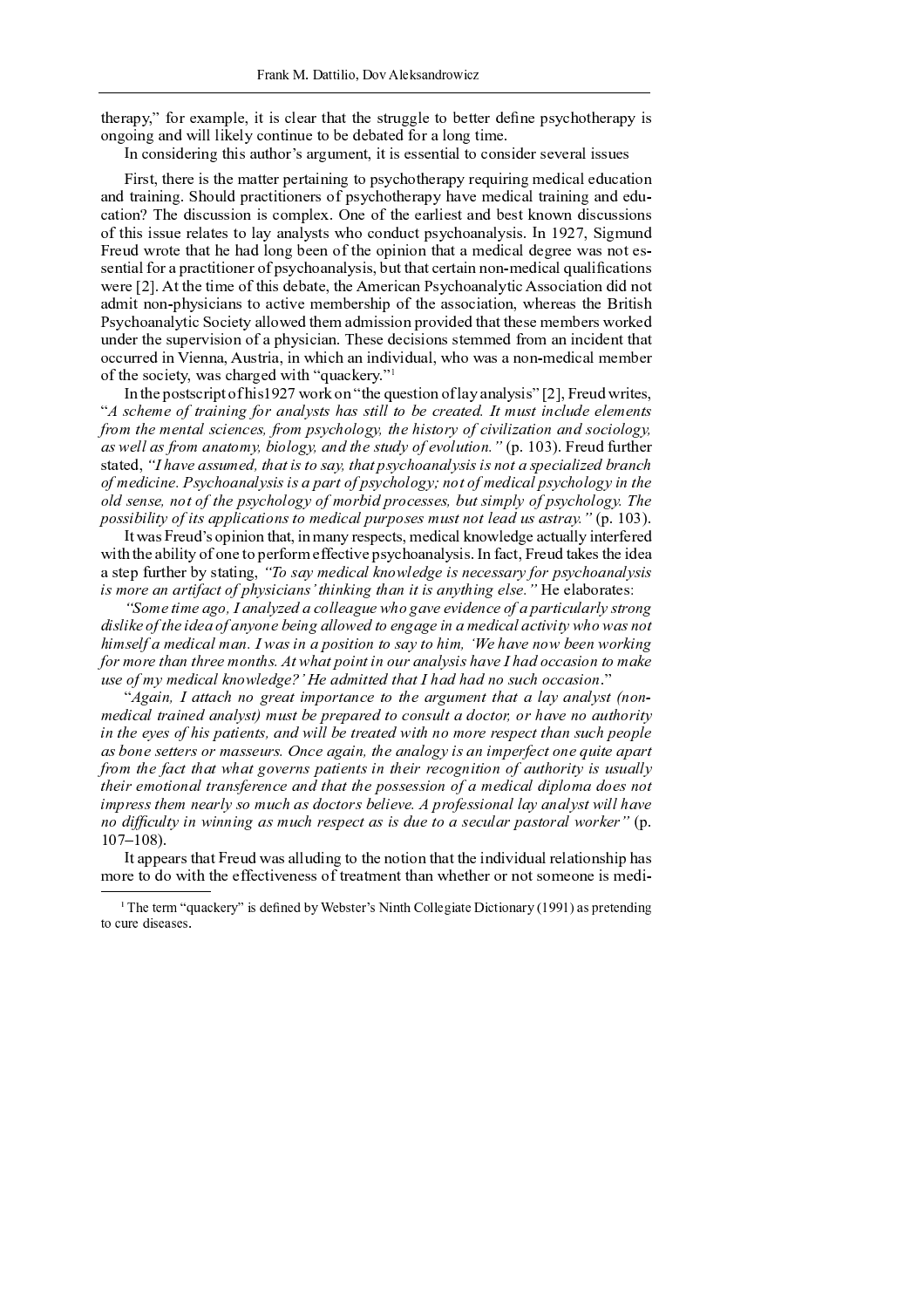cally trained. This could easily apply to the concept of psychotherapy as well. The issue has been the focus of much of the contemporary research that has appeared in the professional literature regarding therapeutic effectiveness. A recent article by veteran psychologist Jay Efran [3] makes the point by relating the story of a conversation that he had with a former patient:

 $\emph{``Several years ago, a young man called to thank me for 'being there' when his life$ was falling apart. He was distraught over a relationship breakup, he had stopped going to his college classes, and was alternating between grand suicidal gestures and bouts of marijuana-assisted self-nity. I saw him off and on for several vears after that  $\alpha$ n he had done excentionally well – changing academic majors desnite family reserva tions, completing his degree, and launching a career as a film maker. When he called, he was about to marry the woman he was living with. As we reminisced, I asked him which aspects of our work had seemed significant  $-$  hoping, of course, to hear about some brilliant interpretation, piece of sage advice, clever homework assignment, or poignant moment the two of us had shared. He drew a blank. I reminded him of a couple of sessions I thought might have been pivotal. He paused, and then said with a note of  $r_{\text{width}}$  Wane, Layes it all just holls down to you having heen you!

 $\,$ "I was flattered, but disappointed. Here was my chance at a first-hand report about what actually works in therapy. 'You having been you' was not particularly enlightening: it was nothing I could bottle and use with other clients. After our conversation, I was as perplexed as ever about the nature of the therapeutic process"  $G = 21$ 

Decedes ess. Example  $[4]$  stated that the estima incredient in neughathermy lies i the generation of hope and positive expectancy, rather than in the impact of any specific therapeutic techniques or training. More recently, research has indicated that the power of placebo is equally important, citing evidence that much of the change that occurs in psychotherapy can be traced to general factors, whereas the specific impact of therapeutic techniques accounts for only a small part of the outcome [5]. In fact, there is no research literature to support the need for one to possess medical training in order to conduct psychotherapy effectively.

 $H_{\alpha\alpha\gamma\alpha\gamma\alpha\mu}$  nogoguale ang leasta i dan tifi ad la thean nantin ant facto ng lagunaan en tal tha thean pist, client, and therapeutic process [6]. They found that there were sub-factors in each of these entities that affect outcome, such as supportiveness, therapeutic alliance, catharsis, and therapist warmth; learning factors, including corrective emotional experiences, insight, and feedback; and that action factors, which include cognitive mastery, modeling, and behavioral regulation also had a part. The researchers identified these variables as influencing outcomes independent of particular therapeutic techniques or medical or psychological training.

Following an extensive review of the research literature, Lambert and Bergin suggest that approximately 30% of the psychotherapy outcome variance is attributable to the rapists' variables affecting the relationship with the patient, such as empathy,  $\alpha$  because the logic proportion on of the motion  $\epsilon$  [7]. Other necessarily are leave a small ideal that the therapeutic alliance is the most important factor in determining positive therapeutic  $k$  antecesses are a proposale to the memister through a parallel and entirely  $\Gamma Q$  and  $\Gamma Q$ 

A comprehensive review of the published research on psychotherapeutic processes and the elements that contribute to successful outcomes is provided by Nathan, Stuart,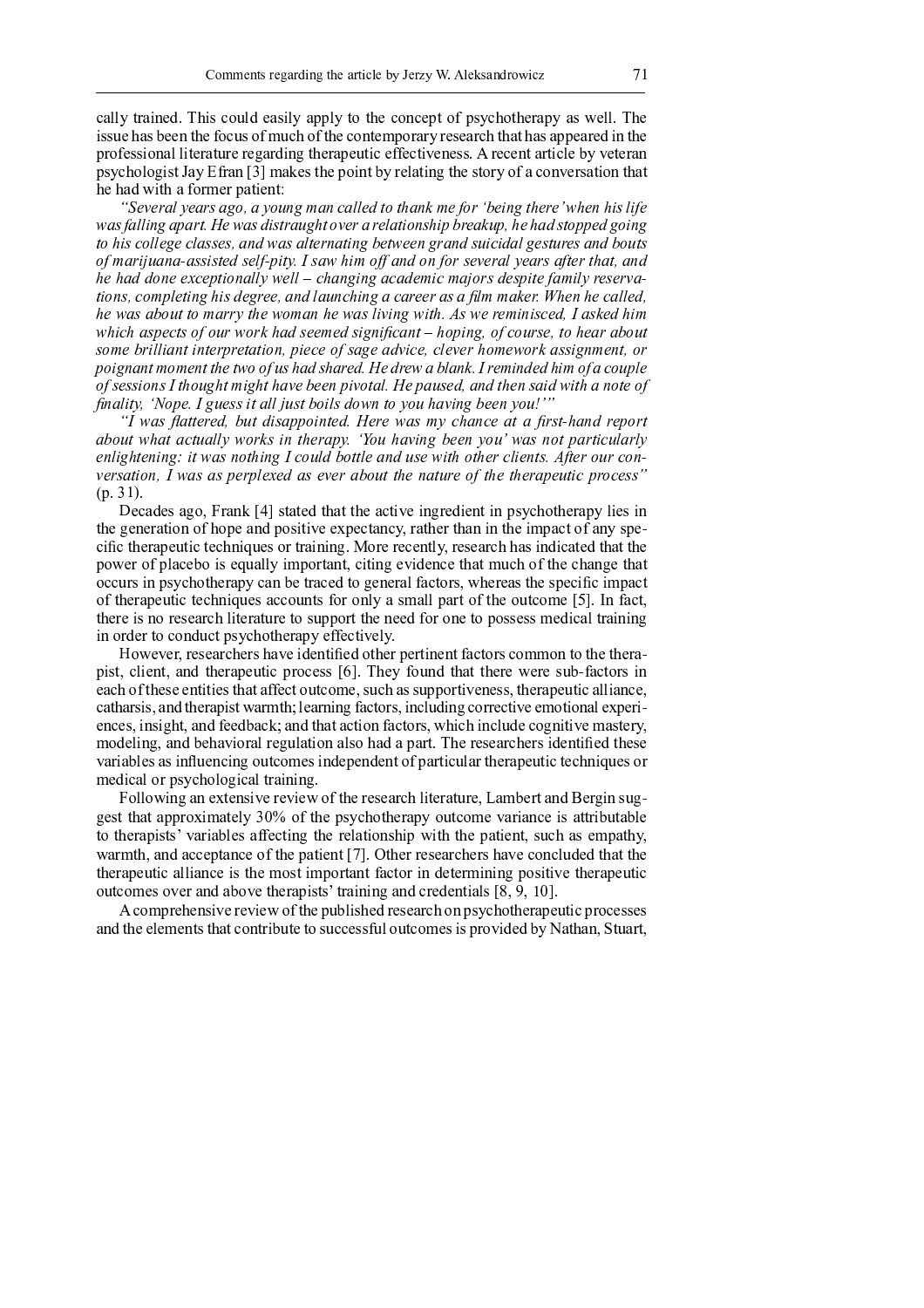and Dolan [11]. The educational training of the psychotherapist is not mentioned as one of the components that contribute to success.

In a consumer report survey - the largest to date on psychotherapy and other mental health treatments - conducted in the United States in 1994 [12], respondents were asked a series of questions about their experiences with mental health professionals, physicians, medications, and self-help groups. Of the more than 7,000 readers who responded with detailed information about the person from whom they sought help, approximately 3,000 reported having talked only to friends, family, or clergy, whereas approximately 4,100 said they had contacted mental health professionals, family doctors, and/or self-help groups. Thirty-seven percent of those who consulted a mental health professional spoke with a psychologist, 22% with a psychiatrist, 14% with a social worker, and 9% with a marriage counselor. Of these respondents, 43% admitted that they were in a "very poor" or "fairly poor" emotional state when they were looking for help. The results of the survey indicated that those who sought therapy from a family doctor reported doing well, but those who saw a mental health professional for more than six months reported doing much better. What is more, the level of satisfaction with the psychotherapy was equivalent whether the respondent saw a social worker, psychologist, or psychiatrist. Those who saw a marriage counselor were somewhat less likely to report having benefited from therapy. Again, possessing a medical degree or medical training appeared to have little or no significance with respect to the outcome of treatment.

Prof. Aleksandrowicz's article does raise a cogent point regarding cases that do require a medical perspective. The following two case vignettes involving patients who suffered from a diagnosis of panic disorder may shed light on how medical training may be beneficial in treatment for one circumstance, yet hinder treatment in another.

In the first case, the individual had a medical disorder underlying the panic symptoms. The disorder had gone undiagnosed by both the primary care physician and the clinical psychologist. The second vignette involves an individual who suffered from panic disorder, was assessed by a psychiatrist, and placed on medication; unfortunately, because the disorder was approached from a purely medical perspective, the underlying dynamics were not addressed until the individual was treated by a clinical psychologist.

### Case Vignette No. 1

Jane, a 44-year-old elementary school teacher, was referred by her family physician for symptoms of panic disorder. She was prescribed Alprazolam (0.5 mg.) on an as needed basis. Jane was administered a number of questionnaires, including the Structured Clinical Interview Schedule (SCID-IV) for DSM-IV, along with the Body Sensations Questionnaire (BSQ), the Beck Depression Inventory (BDI), the Panic Attack Symptom Ouestionnaire (PASO), and the Mobility Inventory (MI). She also provided a full history, which, for the most part, was unremarkable and devoid of any medical complications or major mental illness. Jane informed the clinical psychologist that she had undergone an extensive medical evaluation by the family physician, which included an electrocardiogram, an electroencephalogram, and "a full blood profile."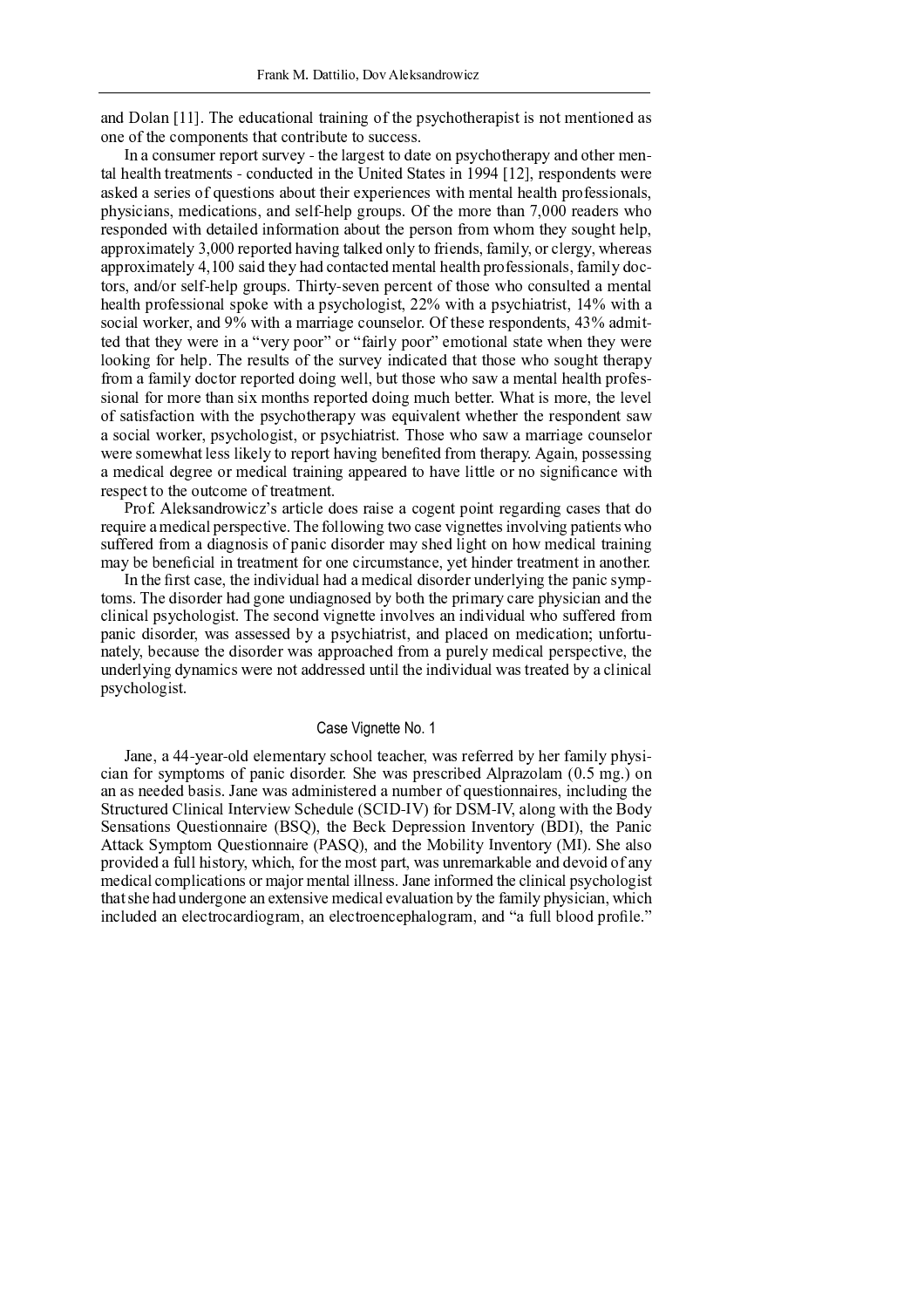She further stated that they all reported negative results. Her symptoms included palpitations, sweating, nervousness, nausea, and syncope. Jane met all the criteria for DSM-IV panic disorder.

As this was the first incident of panic symptoms and Jane reported no prior history of symptoms or limited symptom attacks, she was treated with cognitive-behavior therapy, encompassing symptom induction, de-escalation, as well as breathing retraining  $[13, 14]$ .

Within several months, Jane's symptoms failed to abate with cognitive-behavior therapy or with the later added use of anxiolytic medication. After numerous conversations between the clinical psychologist and the general physician, Jane was referred for a consultation with a psychiatrist, who also happened to be board certified in internal medicine. After reviewing her symptoms, as well as her medical history, the psychiatrist decided to conduct a 24-hour urine-free catecholamine level analysis and to measure blood cortisol levels. He also ordered a magnetic resonance imagery (MRI), which revealed a 2.5 cm mass in the adrenal gland. This adrenaline-secreting tumor produced symptoms that were very similar to panic disorder owing to paroxysm, the excess secretion of catecholamine in the system. This was the contributor to the palpitations, sweating, and syncope. A urine screen analysis determined excess levels of cate cholamines and their metabolites, which confirmed the diagnosis of pheochromocytoma. In this case, the medical evaluation uncovered a serious endocrine illness, the symptoms of which matched a classic case of panic disorder. The clinical psychologist had insufficient medical training to even question the etiology of Jane's symptoms. The psychotherapeutic process was thwarted by the lack of medical knowledge, not only on the part of the clinical psychologist, but the general physician as well. This patient may have been in danger because of their ignorance, which caused a delay in proper treatment. Jane eventually underwent surgery to remove the mass, and her panic symptoms subsequently abated.

#### Case Vignette No. 2<sup>2</sup>

Clayton, a 64-year-old, married male, consulted his family physician for the treatment of panic attacks. This was the first episode of panic that Clayton reported experiencing, although he did admit having intermittent periods of anxiety throughout his life. Clayton, who was retired, was home alone reading one summer afternoon, when he felt autonomic symptoms - lightheadedness, some dizziness, and an increased heart rate and respiration rate, that led to a fear of loss of control. His symptoms were so disabling that he thought that he was having a heart attack and called a friend who took him to the emergency room of a nearby hospital. Clayton's wife was at work at the time of the incident.

After a thorough medical examination, the emergency room physician administered an injection of protriptyline (20 cc) and referred him back to his family physician. Clayton's physician conducted a thorough examination, including a full blood profile and an electrocardiogram, switched his medication to Alprazolam, (0.5 mg, 1 tab. p.r.n.)

<sup>&</sup>lt;sup>2</sup> This case has been reprinted in part from its original, which initially appeared in Dattilio, F. M. and Salas-Auvert, J. P. A. (2000). Panic disorder: Assessment in treatment through a wide-angle lens. Phoenix, AZ: Zeig, Tucker & Co., Inc. (pp. 139-142).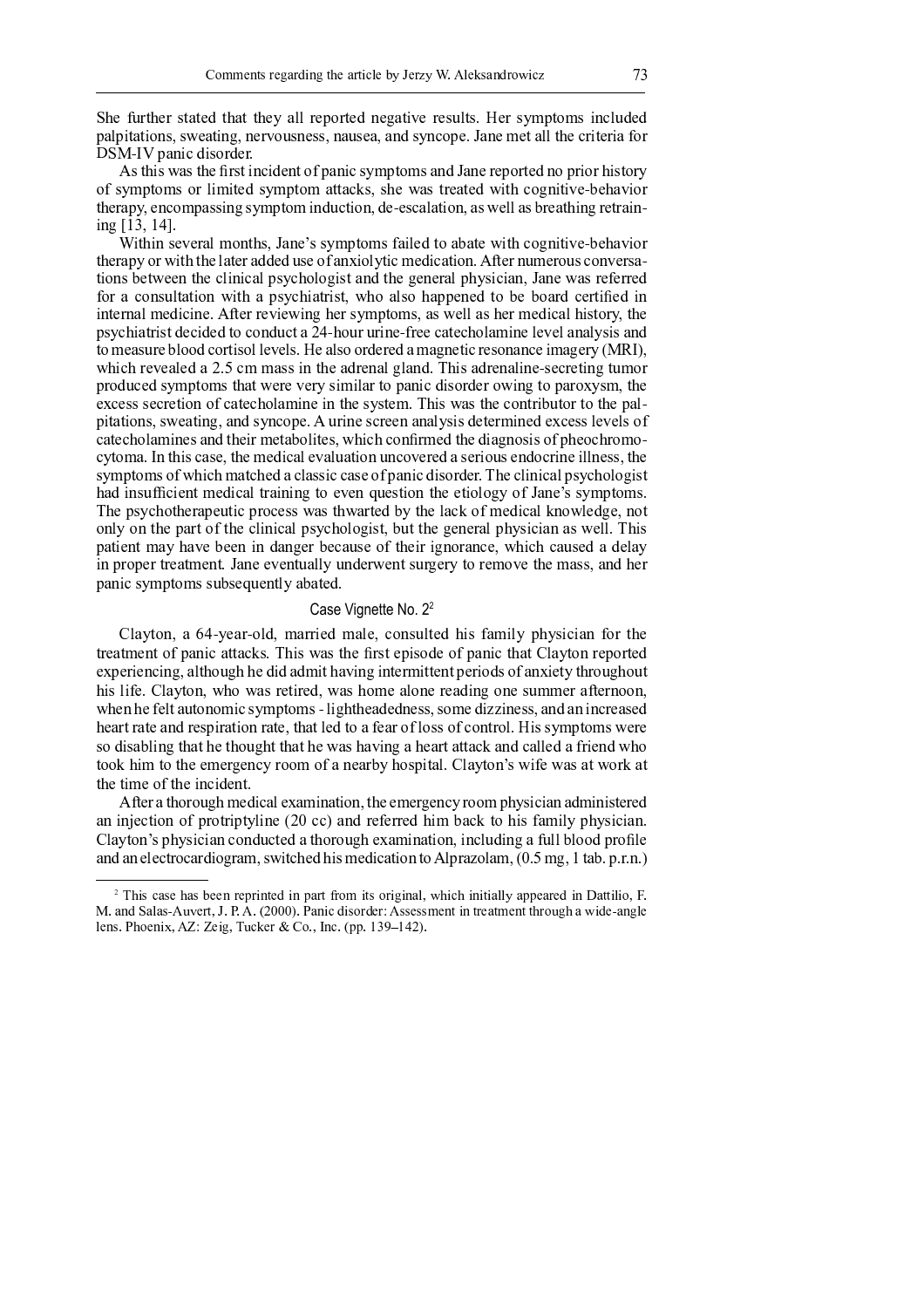and scheduled another appointment for the following week. Two days later, Clayton experienced another panic attack, and was referred to a psychiatrist.

The psychiatrist conducted a standard mental status evaluation, including a clinical history, and explored some of the circumstances and feelings surrounding the panic onset. It was at this point that Clayton said that the initial attack had occurred while he was sitting at home reading a magazine during a summer rainstorm. He recalled being distracted by the sound of the rain on the roof, and then suddenly feeling lightheaded.  $\lambda$  +  $\theta$  wether the undertitled the instrumental conjugate of digree small and not extensive operator.  $f_{\alpha}$ lunch. However, his heart rate quickly increased, along with his respiration, and a sudden feeling of terror and anticipation of loss of control overwhelmed him. The only emotion that he was able to express was fear, which seemed unrelated to the article that he had been reading. The psychiatrist was not so much interested in hearing Clayton's life story, but felt instead that he had a chemical imbalance. He advised  $\mathbf{b}$  in to nome in an the Almostolem and discussed the idea of twins a him an amonomic <sup>~</sup> <sup>w</sup> <sup>u</sup> <sup>x</sup> { <sup>v</sup> <sup>z</sup> <sup>~</sup>

It was after visiting the psychiatrist that Clayton decided to speak with a clinical social worker because he realized he wanted to talk more about his fears and the psychiatrist was not available for "talk therapy." During the course of their therapy sessions, the social worker suspected that Clayton may have been abused as a child. He encouraged Clayton to think about any frightening dreams he may have had. Clayton recalled a dream in which his house was flooded in a torrential rainstorm and his wife was drowned. He remembered feeling powerless to help her and overwhelmed by guilt. This created anxiety for Clayton, which sparked panic attacks the following day. During his next therapy session, Clayton described the dream to his therapist, who then helped him to interpret it.

In further exploration of significant incidents in his life. Clayton reported that his father had died of a heart attack when Clayton was approximately 10 years of age. The youngest of three children, with two sisters, five and eight years his senior, Clayton reported an uneventful life, although he recalled tough times during the difficult post-depression era.

The therapy continued to explore Clayton's dream content and any notion of separation anxiety, as well as repressed anger. It was during the course of this exploration that the following information was uncovered.

Clayton was raised in a small town in a mountainous area in the Northeast section of the United States. When his father died, his mother tried her best to provide for the family and take care of her children. But employment was not easy to obtain for a woman in the 1930's and Clayton recalled the family's struggle to make ends meet.

It seems that a prominent businessman in town had been helpful to Clayton's mother and to the family by providing money from time to time and doing them special favors. Clayton later divulged that the man had taken sexual advantage of Clayton's mother, as well as of his two sisters, who were young teenagers at the time. Clayton became aware of this activity because the man would frequently visit his mother in her room with the door closed, as he also occasionally did with Clayton's sisters. Not surpris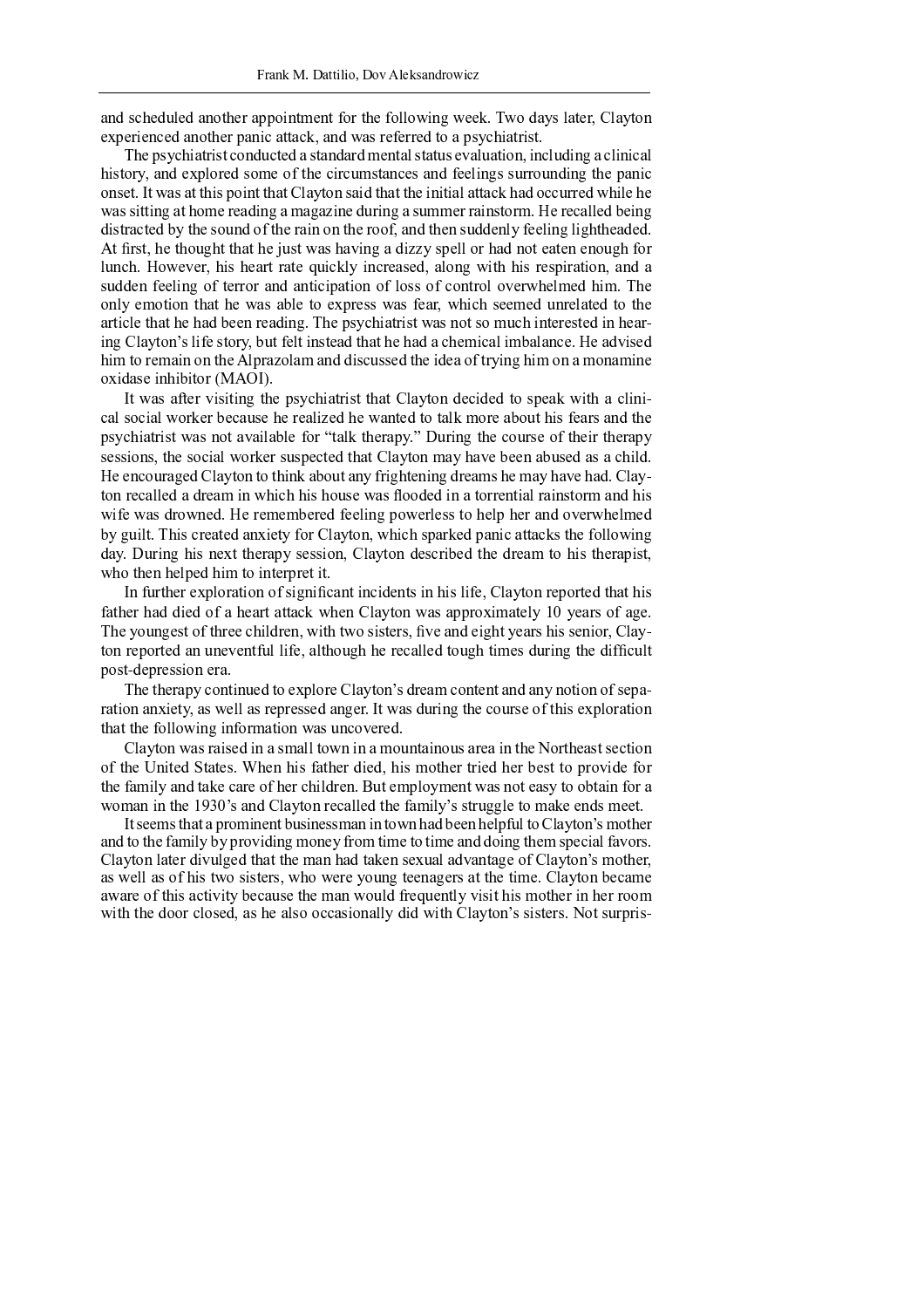ing, this was an issue that was never openly discussed among the family members. <sup>Û</sup> <sup>Ò</sup> <sup>Ò</sup> <sup>Ì</sup> <sup>Ð</sup> <sup>Î</sup> <sup>Å</sup> <sup>È</sup> <sup>Ó</sup> <sup>Ô</sup> <sup>Ç</sup> <sup>Ä</sup> <sup>È</sup> <sup>Ë</sup> <sup>Ì</sup> <sup>Ê</sup> <sup>Ê</sup> <sup>Ñ</sup> <sup>×</sup> <sup>Î</sup> <sup>È</sup> <sup>É</sup> <sup>Ä</sup> <sup>Å</sup> <sup>Æ</sup> <sup>È</sup> <sup>É</sup> <sup>Ì</sup> <sup>È</sup> <sup>Ü</sup> <sup>Ó</sup> <sup>Ì</sup> <sup>Ô</sup> <sup>È</sup> <sup>Ñ</sup> <sup>Å</sup> <sup>É</sup> <sup>Ì</sup> <sup>Õ</sup> <sup>Ù</sup> <sup>Ó</sup> <sup>Ñ</sup> <sup>Ö</sup> <sup>Ý</sup> <sup>Î</sup> <sup>Õ</sup> <sup>Ñ</sup> <sup>Í</sup> <sup>È</sup> <sup>Ì</sup> <sup>Å</sup> <sup>Õ</sup> <sup>Í</sup> <sup>Å</sup> <sup>Ö</sup> <sup>Ñ</sup> <sup>Ï</sup> <sup>Î</sup> <sup>Ð</sup> <sup>Î</sup> <sup>Õ</sup> <sup>Ñ</sup> <sup>Å</sup> <sup>Ó</sup> <sup>Ô</sup> <sup>Õ</sup> <sup>Í</sup> <sup>Ð</sup> <sup>Ä</sup> <sup>Å</sup> <sup>Æ</sup> the course of treatment. Clayton recalled that the man generally visited on rainy days, when Clayton's mother usually was sent home early from her job at the Garden Mart. Clayton also remembered that many times his sisters would lock themselves in their rooms and cry themselves to sleep.

<sup>â</sup> <sup>Í</sup> <sup>Ð</sup> <sup>È</sup> <sup>É</sup> <sup>Î</sup> <sup>Ð</sup> <sup>Î</sup> <sup>ã</sup> <sup>Ò</sup> <sup>Ó</sup> <sup>Ñ</sup> <sup>Ð</sup> <sup>Ì</sup> <sup>È</sup> <sup>Ä</sup> <sup>Ñ</sup> <sup>Å</sup> <sup>Í</sup> <sup>Å</sup> <sup>Ö</sup> <sup>Ñ</sup> <sup>Ï</sup> <sup>Î</sup> <sup>Ð</sup> <sup>Î</sup> <sup>Õ</sup> <sup>È</sup> <sup>É</sup> <sup>Î</sup> <sup>Ø</sup> <sup>Ì</sup> <sup>Ö</sup> <sup>È</sup> <sup>È</sup> <sup>É</sup> <sup>Ì</sup> <sup>È</sup> <sup>Ü</sup> <sup>Ó</sup> <sup>Ì</sup> <sup>Ô</sup> <sup>È</sup> <sup>Ñ</sup> <sup>Å</sup> <sup>Ø</sup> <sup>Î</sup> <sup>Ó</sup> <sup>È</sup> <sup>Ò</sup> <sup>Ñ</sup> <sup>Ë</sup> <sup>Î</sup> <sup>Ð</sup> <sup>Ó</sup> <sup>Î</sup> <sup>Ê</sup> <sup>Ê</sup> <sup>Ä</sup> <sup>Å</sup> <sup>È</sup> <sup>É</sup> <sup>Î</sup> <sup>Ø</sup> <sup>Ì</sup> <sup>Ö</sup> <sup>Î</sup> <sup>Ñ</sup> <sup>Ø</sup> what was taking place, knowing that his mother and sisters endured the sexual abuse because they needed the money the man gave them in return. Moreover, the businessman was a powerful figure of great influence in the community and the family was afraid of antagonizing him. The unspoken agreement in the house was never to discuss the issue, and Clayton had been harboring this secret all of his life.

 $\dot{\alpha}$  , and the constant of the constant of the constant of the constant of the constant of the constant of  $\dot{\alpha}$ of control. The fact that Clayton had been alone, while his wife, whom he depended on, was out of the house at work, was a contributing factor. The following night's dream of a rain-induced flood in his home was symbolic of the intrusion of the man who had sexually abused Clayton's mother and sisters. The water had a sexual connotation, provoking an anger reaction coupled with fear of loss of control. This led to the physiological display of symptoms.

<sup>é</sup> <sup>Å</sup> <sup>Ö</sup> <sup>Î</sup> <sup>È</sup> <sup>É</sup> <sup>Ä</sup> <sup>Ê</sup> <sup>Ì</sup> <sup>Ê</sup> <sup>Ò</sup> <sup>Î</sup> <sup>Ö</sup> <sup>È</sup> <sup>Ë</sup> <sup>Ì</sup> <sup>Ê</sup> <sup>Ð</sup> <sup>Î</sup> <sup>Ï</sup> <sup>Î</sup> <sup>Ì</sup> <sup>Ó</sup> <sup>Î</sup> <sup>Õ</sup> <sup>Ç</sup> <sup>È</sup> <sup>É</sup> <sup>Î</sup> <sup>Ð</sup> <sup>Ì</sup> <sup>Ò</sup> <sup>Ô</sup> <sup>Ø</sup> <sup>Ñ</sup> <sup>Ö</sup> <sup>Í</sup> <sup>Ê</sup> <sup>Î</sup> <sup>Õ</sup> <sup>Ñ</sup> <sup>Å</sup> <sup>Ë</sup> <sup>Ñ</sup> <sup>Ð</sup> <sup>Ý</sup> <sup>Ä</sup> <sup>Å</sup> <sup>Æ</sup> <sup>È</sup> <sup>É</sup> <sup>Ð</sup> <sup>Ñ</sup> <sup>Í</sup> <sup>Æ</sup> <sup>É</sup> <sup>Ê</sup> <sup>Ñ</sup> <sup>×</sup> <sup>Î</sup> <sup>Ñ</sup> <sup>Ø</sup> <sup>È</sup> <sup>É</sup> <sup>Î</sup> issues of guilt and feelings of loss of control and powerlessness. Transferential issues also focused on the social worker, who was an older male, eliciting anger reactions  $\bullet$  is the final field of the final field  $\bullet$  is the final field  $\bullet$  of  $\bullet$  is the final field  $\bullet$   $\bullet$   $\bullet$ <sup>È</sup> <sup>Ñ</sup> <sup>Î</sup> <sup>Ê</sup> <sup>È</sup> <sup>Ì</sup> <sup>Ù</sup> <sup>Ó</sup> <sup>Ä</sup> <sup>Ê</sup> <sup>É</sup> <sup>È</sup> <sup>É</sup> <sup>Î</sup> <sup>Ø</sup> <sup>Ð</sup> <sup>Ì</sup> <sup>×</sup> <sup>Î</sup> <sup>Ë</sup> <sup>Ñ</sup> <sup>Ð</sup> <sup>Ý</sup> <sup>Ø</sup> <sup>Ñ</sup> <sup>Ð</sup> <sup>Ü</sup> <sup>Ó</sup> <sup>Ì</sup> <sup>Ô</sup> <sup>È</sup> <sup>Ñ</sup> <sup>Å</sup> <sup>È</sup> <sup>Ñ</sup> <sup>Õ</sup> <sup>Ä</sup> <sup>Ï</sup> <sup>Í</sup> <sup>Ó</sup> <sup>Æ</sup> <sup>Î</sup> <sup>É</sup> <sup>Ä</sup> <sup>Ê</sup> <sup>È</sup> <sup>Ä</sup> <sup>Æ</sup> <sup>É</sup> <sup>È</sup> <sup>Ó</sup> <sup>Ô</sup> <sup>É</sup> <sup>Î</sup> <sup>Ó</sup> <sup>Õ</sup> <sup>Ê</sup> <sup>Î</sup> <sup>Ö</sup> <sup>Ð</sup> <sup>Î</sup> <sup>È</sup> <sup>Ú</sup> <sup>Û</sup> <sup>Ê</sup> <sup>È</sup> <sup>É</sup> <sup>Î</sup> <sup>Ò</sup> <sup>Ð</sup> <sup>Ñ</sup> <sup>Ö</sup> <sup>Î</sup> <sup>Ê</sup> <sup>Ê</sup> of working through continued, Clayton reported a reduction in anxiety and the absence of any panic attacks. His medication was used sparingly during treatment, titrated to a sub-clinical dose, and eventually discontinued.

### **Conclusion**

The two case vignettes above provide examples of the same disorder under two different scenarios, one of which suggests that medical training is necessary, whereas the other requires no further medical training or education subsequent to the initial referral by a family physician. In fact, in the second vignette, medication may have actually hindered a full recovery in the patient. When working with disorders that overlap medical illness, special training is necessary; however, this does not always mean that it is a medical background that is required.

<sup>é</sup> <sup>Ï</sup> <sup>Î</sup> <sup>Ð</sup> <sup>Ì</sup> <sup>Ó</sup> <sup>Ó</sup> <sup>Ç</sup> <sup>Ä</sup> <sup>È</sup> <sup>Ä</sup> <sup>Ê</sup> <sup>×</sup> <sup>Ô</sup> <sup>Ï</sup> <sup>Ä</sup> <sup>Î</sup> <sup>Ë</sup> <sup>È</sup> <sup>É</sup> <sup>Ì</sup> <sup>È</sup> <sup>Ë</sup> <sup>É</sup> <sup>Ä</sup> <sup>Ó</sup> <sup>Î</sup> <sup>ï</sup> <sup>Ð</sup> <sup>Ñ</sup> <sup>Ø</sup> <sup>Ú</sup> <sup>Û</sup> <sup>Ó</sup> <sup>Î</sup> <sup>Ý</sup> <sup>Ê</sup> <sup>Ì</sup> <sup>Å</sup> <sup>Õ</sup> <sup>Ð</sup> <sup>Ñ</sup> <sup>Ë</sup> <sup>Ä</sup> <sup>Ö</sup> <sup>ç</sup> Þ Ê <sup>Ò</sup> <sup>Ñ</sup> <sup>Ä</sup> <sup>Å</sup> <sup>È</sup> <sup>Ä</sup> <sup>Ê</sup> <sup>Ë</sup> <sup>Î</sup> <sup>Ó</sup> <sup>Ó</sup> <sup>È</sup> <sup>Ì</sup> <sup>Ý</sup> <sup>Î</sup> <sup>Å</sup> <sup>Ç</sup> <sup>È</sup> <sup>É</sup> <sup>Î</sup> caveat I would offer is that, in some cases, psychotherapy requires medical knowledge and medical training, thus it might be best termed "medical psychotherapy." In other cases, certain types of psychotherapy may be used that do not require medical knowledge. The term "psychosocial support" introduced in his article, is reflective of a service that might be conducted at a very basic or superficial level. The answer may lie in training individuals who provide such psychosocial support to understand when more in-depth treatment is appropriate, when it is necessary to turn to someone qualified as a psychotherapist.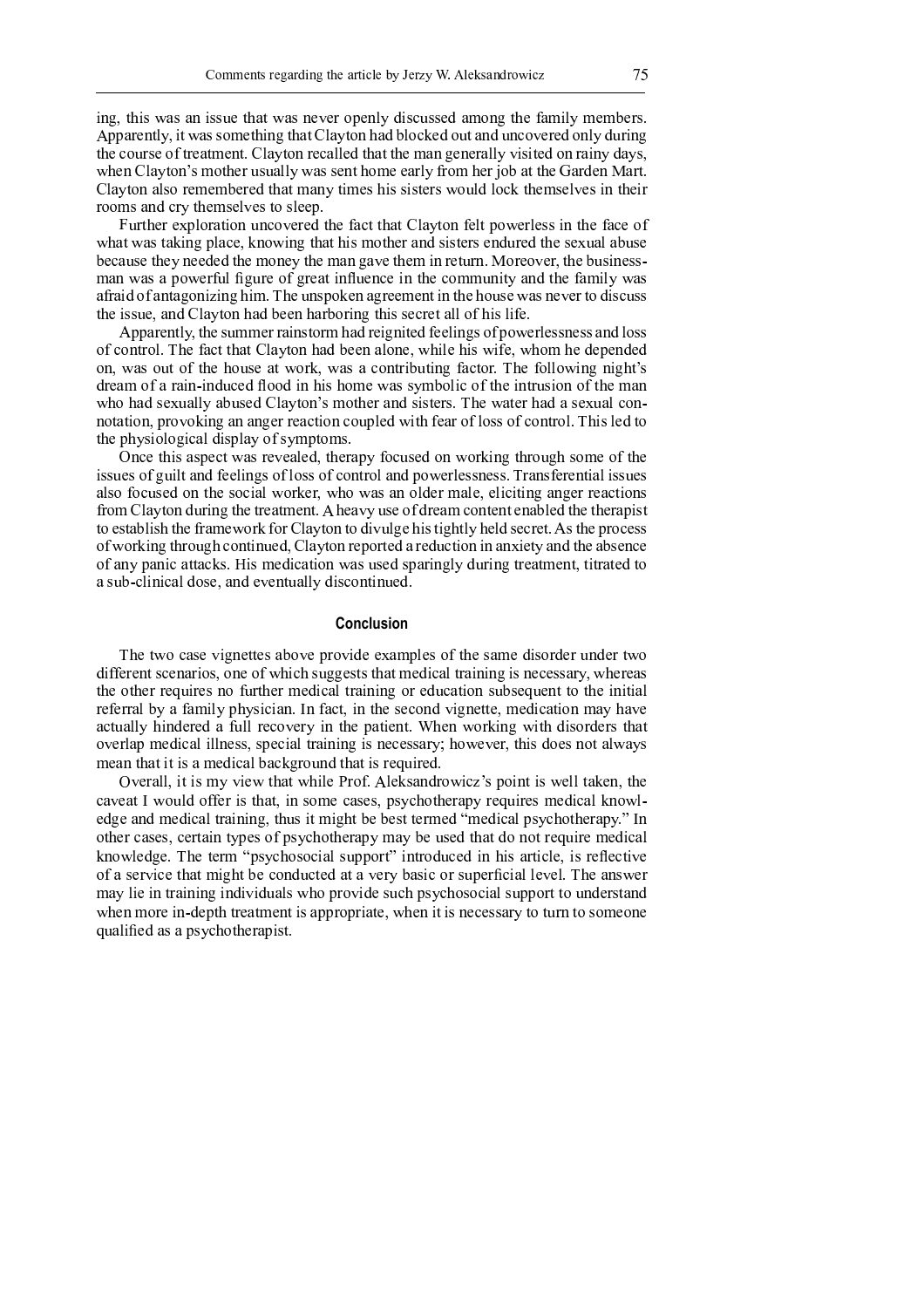In looking again at the question of what psychotherapy is and is not, Prof. Aleksandrowicz renews an important dialogue about our role as mental health professionals.

#### **References**

- 1. Aleksandrowicz J. What psychotherapy is and is not: An essay on redefining of the term. Archives of Psychiatry and Psychotherapy. 2003; 5(1): 59-68.
- 2. Freud S. The question of lay analysis. Postscript 1927. New York: W. Norton & Company, Inc.
- 3. Efran J. Therapeutic vision. Psychotherapy Networker. 2002; 26(3): 28-70.
- 4. Frank J. Persuasion and healing: A comparative study of psychotherapy (Rev. Ed.). Baltimore: John Hopkins University Press, 1973.
- 5. Hrobjartsson A, Gotzsche P. "Is the placebo powerless?" New England Journal of Medicine. 2001; 334: 1594-1602.
- 6. Lambert MJ, Bergin AE. The effectiveness of psychotherapy. In Garfield SL &. Bergin AE (Eds.), Handbook of Psychotherapy and Behavior Change (4th Ed.), p. 143–189. New York: Wiley, 1994.
- 7. Lambert NJ. Psychotherapy outcome research: Implications for integrative and eclectic therapies. In Norcross JC & Goldfreb NR (Eds.), Handbook of Psychotherapy Integration, p. 94–129. New York: Basic Books, 1992.
- 8. Svartberg M, Seltzer NH, Stiles TC. The effects of common and specific factors in short-term anxiety-provoking psychotherapy. Journal of Nervous and Mental Disease. 1998; 186: 691-696.
- 9. Horvath AO, Symonds DB. Relationship between working alliance and outcome in psychotherapy: A meta analysis. Journal of Counseling Psychology. 1991; 38: 139-149.
- 10. Eaton PT, Abels N, Gutfreund M J. Therapeutic alliance and outcome: Impact of treatment length and pre-treatment symptomatology. Psychotherapy. 1998; 25: 536-542.
- 11. Nathan PE, Stuart SP, Dolan SL. Research on psychotherapy efficacy and effectiveness: Between Scylla and Charybdis? Psychological Bulletin. 2000; 126(6): 964-981.
- 12. Mental Health: Does therapy help? Consumer Reports, 1994, November, 734-739.
- 13. Dattilio FM. The SAEB System: A method of conceptualization in the treatment of panic attacks. Cognitive and Behavioral Practice. 1994; 1(1): 179-199.
- 14. Dattilio FM. Non-pharmacological alternatives to the treatment of panic disorder in emergency settings. Current Psychiatry. 1995; 2(2): 236-253.

# **COMMENT II**

## DovAleksandrowicz

#### Professor emeritus, Israel

Author's address: Frank M. Dattilio, Ph.D., ABPP Harvard Medical School Suite 211-D, 1251 S. Cedar Crest Blvd. Allentown, PA 18103 e-mail: datt02cip@cs.com.